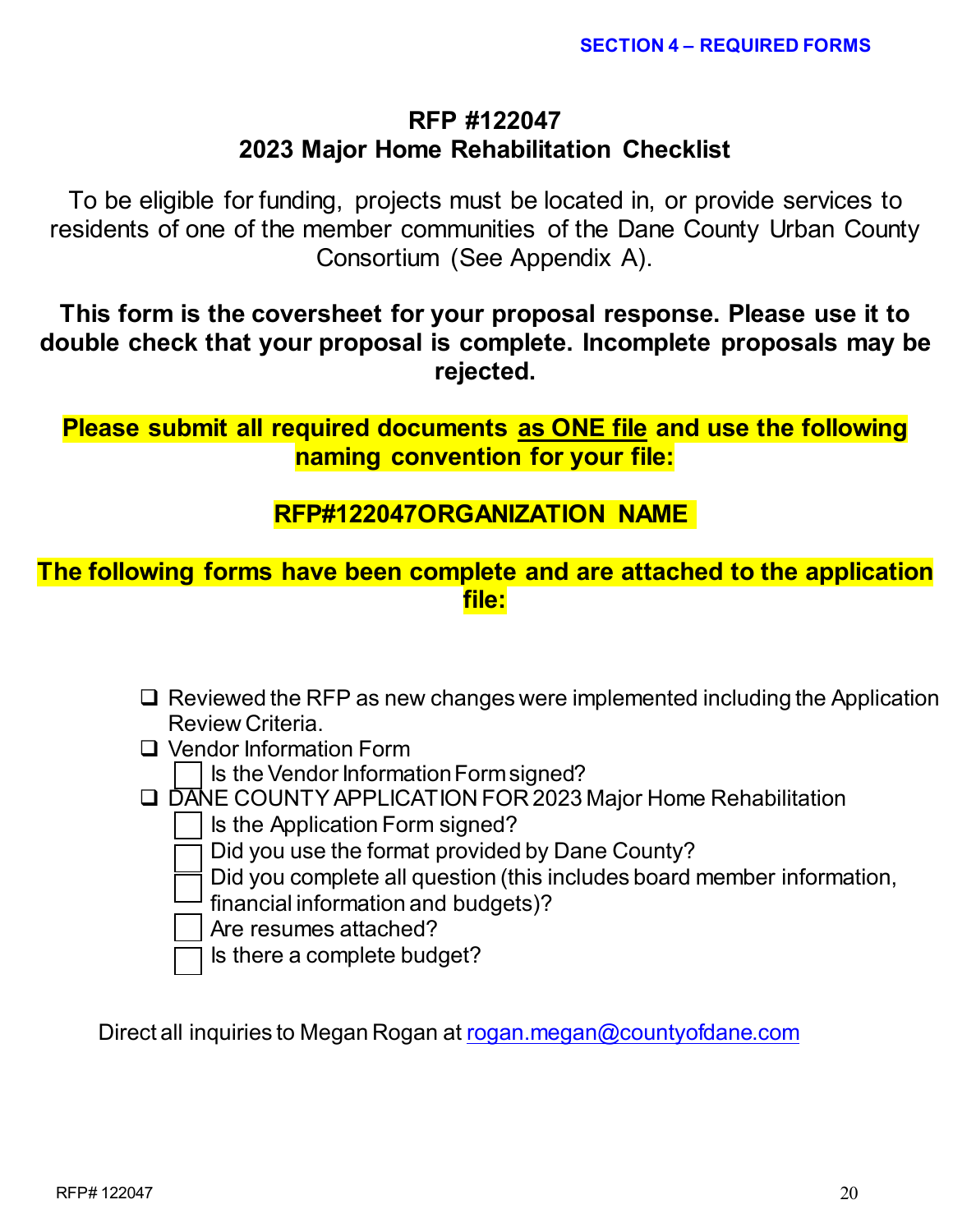## **VENDOR INFORMATION**

**VENDOR NAME:**

| Vendor Information (address below will be used to confirm Local Vendor<br>Preference) |  |                  |  |  |  |  |  |
|---------------------------------------------------------------------------------------|--|------------------|--|--|--|--|--|
| <b>Address</b>                                                                        |  |                  |  |  |  |  |  |
| <b>City</b>                                                                           |  | <b>County</b>    |  |  |  |  |  |
| <b>State</b>                                                                          |  | $Zip+4$          |  |  |  |  |  |
| Vendor Rep. Name                                                                      |  | <b>Telephone</b> |  |  |  |  |  |
| <b>Title</b>                                                                          |  |                  |  |  |  |  |  |
| <b>Email</b>                                                                          |  |                  |  |  |  |  |  |
| Dane County Vendor #                                                                  |  |                  |  |  |  |  |  |

**Local Vendor Preference Does Not Apply To This Bid** *(Reference General Guidelines #1.6)* **Local Content Vendor Preference Does Not Apply To This Bid** *(Reference General Guidelines #1.7)*

**Fair Labor Practice Certification** *(Reference General Guidelines #1.9)*

 $\Box$  Vendor has not been found by the National Labor Relations Board ("NLRB") or the Wisconsin Employment Relations Commission ("WERC") to have violated any statute or regulation regarding labor standards or relations in the seven years prior to the date this bid submission is signed.

 $\Box$  Vendor has been found by the National Labor Relations Board ("NLRB") or the Wisconsin Employment Relations Commission ("WERC") to have violated any statute or regulation regarding labor standards or relations in the seven years prior to the date this bid submission is signed.

|                                     | Addenda – we hereby acknowledge receipt, review and use of the following addenda, if applicable. |                   |             |
|-------------------------------------|--------------------------------------------------------------------------------------------------|-------------------|-------------|
| $\Box$ Addendum#1 $\Box$ Addendum#2 | $\Box$ Addendum#3                                                                                | $\Box$ Addendum#4 | $\Box$ None |

**Signature Affidavit**

In signing this bid, we certify that we have not, either directly or indirectly, entered into any agreement or participated in any collusion or otherwise taken any action in restraint of free competition; that no attempt has been made to induce any other person or firm to submit or not to submit a bid; that this bid has been independently arrived at without collusion with any other bidder, competitor or potential competitor; that this bid has not been knowingly disclosed prior to the opening of bids to any other bidder or competitor; that the above statement is accurate under penalty of perjury.

The undersigned, submitting this bid, hereby agrees with all the terms, conditions, and specifications required by the County in this Request for Bid, and declares that the attached bid and pricing are in conformity therewith.

**Signature:** \_\_\_\_\_\_\_\_\_\_\_\_\_\_\_\_\_\_\_\_\_\_\_\_\_\_\_\_\_ **Title:** \_\_\_\_\_\_\_\_\_\_\_\_\_\_\_\_\_\_\_\_\_

|  |  | <b>Fitle:</b> |  |  |  |  |
|--|--|---------------|--|--|--|--|
|  |  |               |  |  |  |  |
|  |  |               |  |  |  |  |
|  |  |               |  |  |  |  |
|  |  |               |  |  |  |  |

**Printed Name:** \_\_\_\_\_\_\_\_\_\_\_\_\_\_\_\_\_\_\_\_\_\_\_\_\_\_ **Date:** \_\_\_\_\_\_\_\_\_\_\_\_\_\_\_\_\_\_\_\_\_

RFP# 122047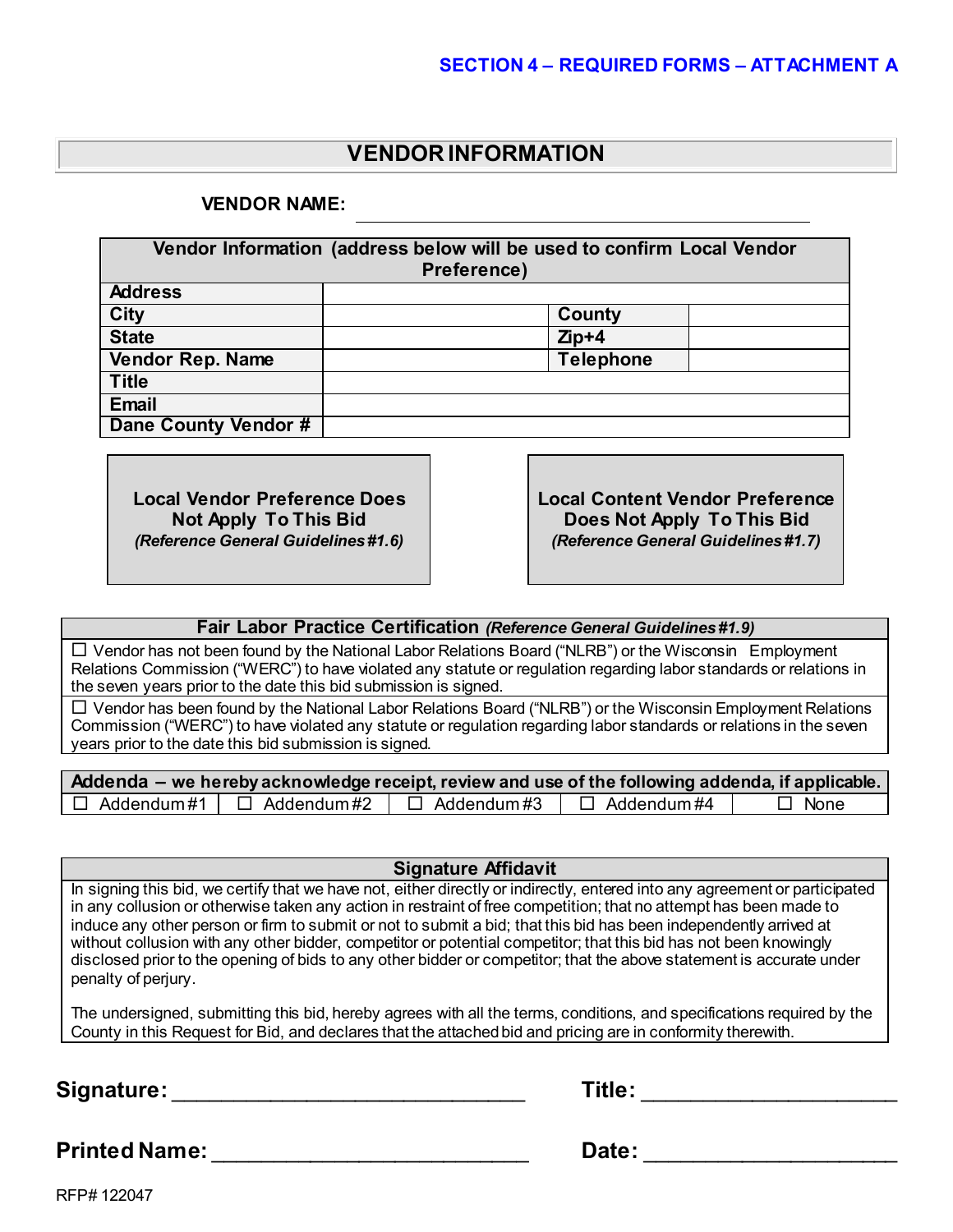## **DANE COUNTY APPLICATION FOR 2023 CDBG/HOME FUNDS MAJOR HOME REHABILITATION**

#### **APPLICATION SUMMARY**

| <b>ORGANIZATION NAME</b>                              |                                              |
|-------------------------------------------------------|----------------------------------------------|
| <b>MAILING ADDRESS</b><br>If P.O. Box, include Street |                                              |
| Address on second line                                |                                              |
| <b>TELEPHONE</b>                                      | <b>LEGAL STATUS</b>                          |
| <b>FAX NUMBER</b>                                     | $\Box$ Municipality                          |
| <b>NAME CHIEF ADMIN/</b>                              | $\Box$ Private, Non-Profit                   |
| <b>CONTACT</b>                                        | $\Box$ Private, For Profit                   |
| <b>INTERNET WEBSITE</b><br>(if applicable)            | $\Box$ Other: LLC, LLP, Sole Proprietor      |
|                                                       | Federal EIN: University of the Second Second |
| <b>E-MAIL ADDRESS</b>                                 | Unique Entity Identification Number:         |
|                                                       |                                              |

#### **PROJECT NAME:** Please list the project for which you are applying.

| <b>PROJECT NAME</b> | <b>PROJECT CONTACT</b><br><b>PERSON</b> | <b>PHONE</b><br><b>NUMBER</b> | <b>E-MAIL</b> |  |
|---------------------|-----------------------------------------|-------------------------------|---------------|--|
|                     |                                         |                               |               |  |

**FUNDS REQUESTED:** Please list the amount and source of funding for which you are applying.

| <b>AMOUNT OF CDBG FUNDS</b><br><b>REQUESTED</b> | <b>TOTAL PROJECT COST</b> | <b>PERCENT OF CDBG FUNDS</b><br><b>TO TOTAL PROJECT</b><br><b>COST</b> |  |
|-------------------------------------------------|---------------------------|------------------------------------------------------------------------|--|
|                                                 |                           |                                                                        |  |

Signature of Chief Elected Official/Organization Head Title

Printed Name

**Failure to sign this form may result in the application to be ineligible for funding and may not be scored.**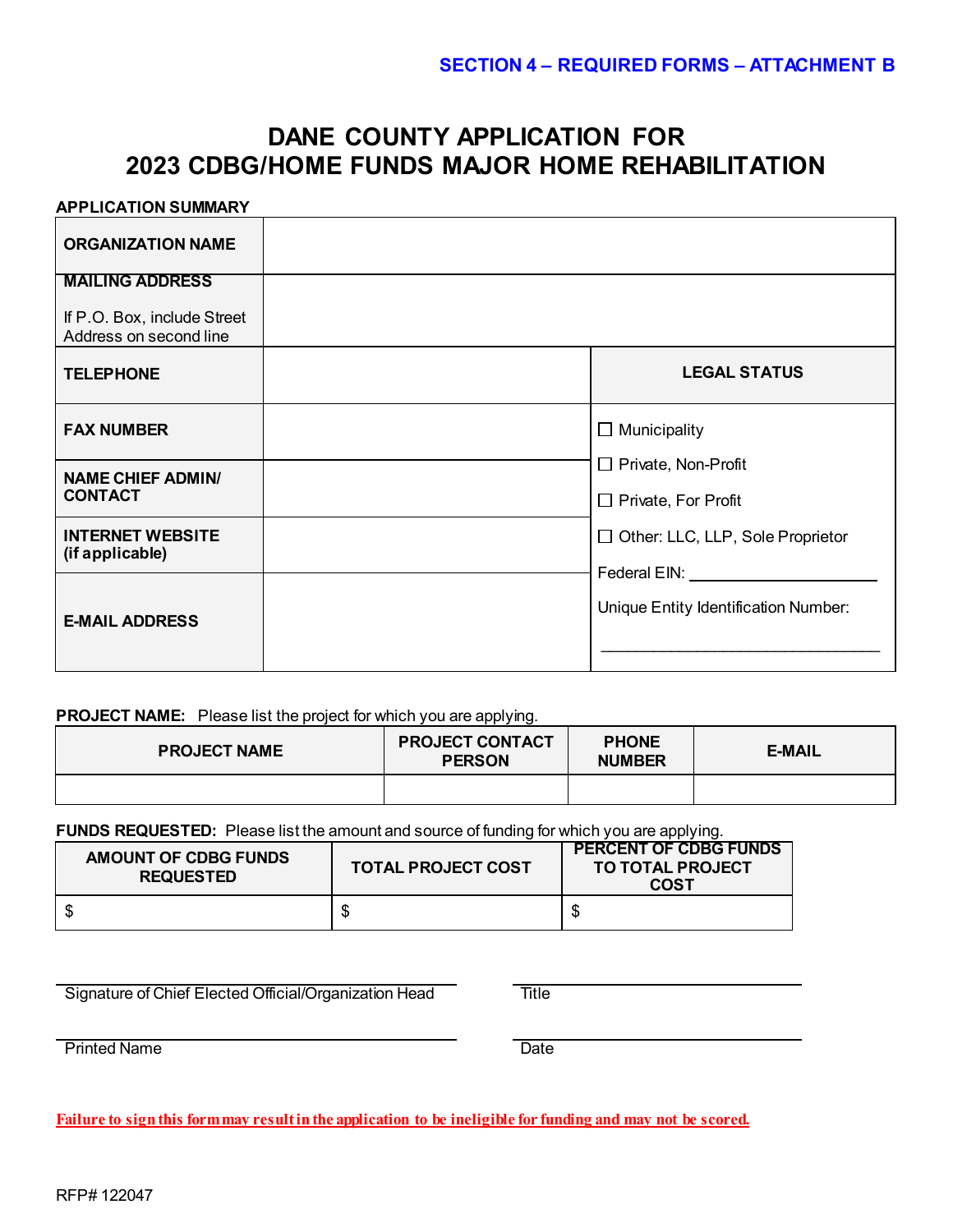#### **NEED AND JUSTIFICATION**

A. **PROJECT NEED:** In the space below, provide a brief description of the need or problem that will be addressed.

#### **BENEFICIARIES**

B. **POPULATION TO BE SERVED:** In the space below, provide a brief description of the population that will benefit from this project.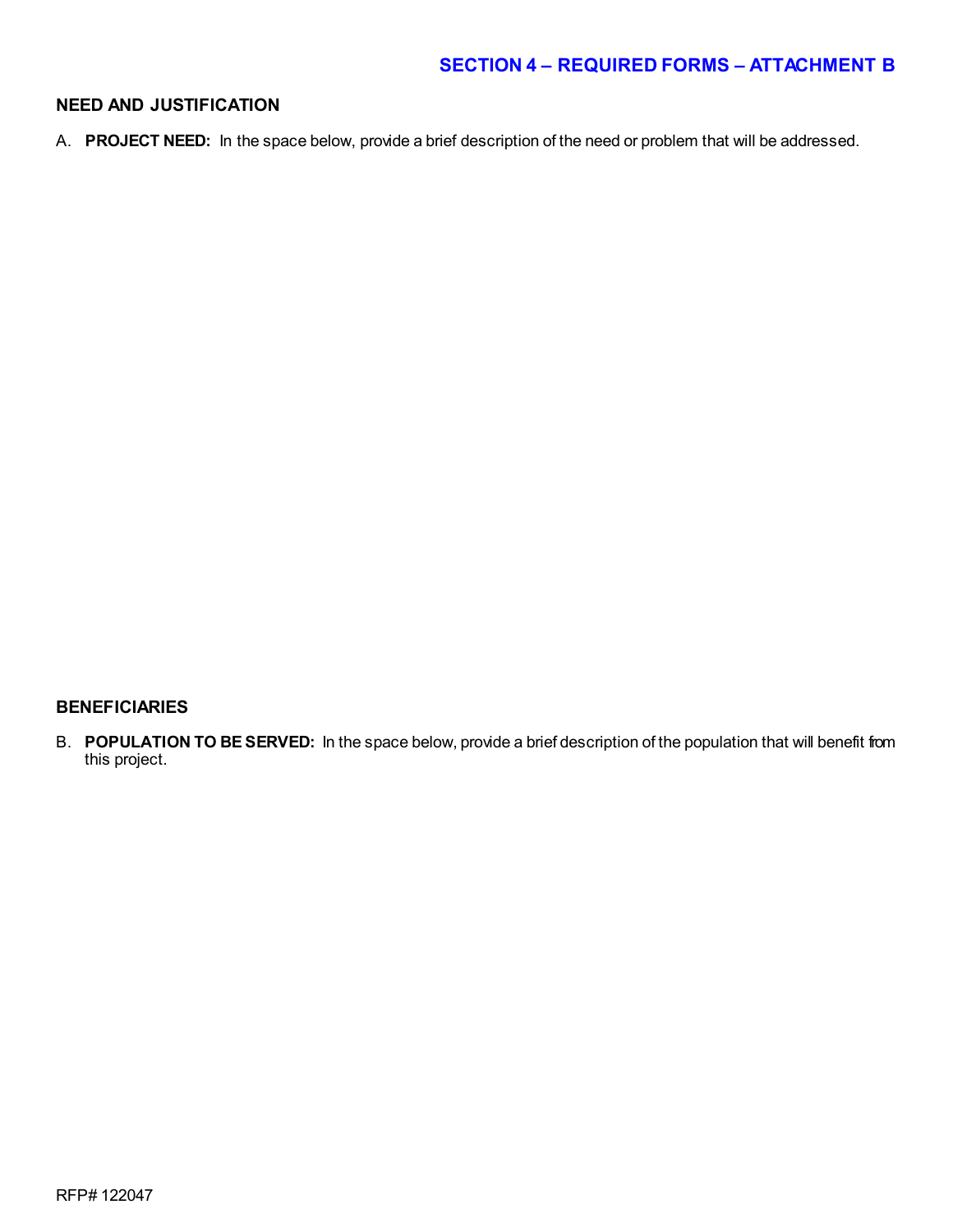C. **GEOGRAPHIC SERVICE AREA:** In the space below, provide a brief description of the location(s) where the project or services will take place. Maps may be included as separate attachments.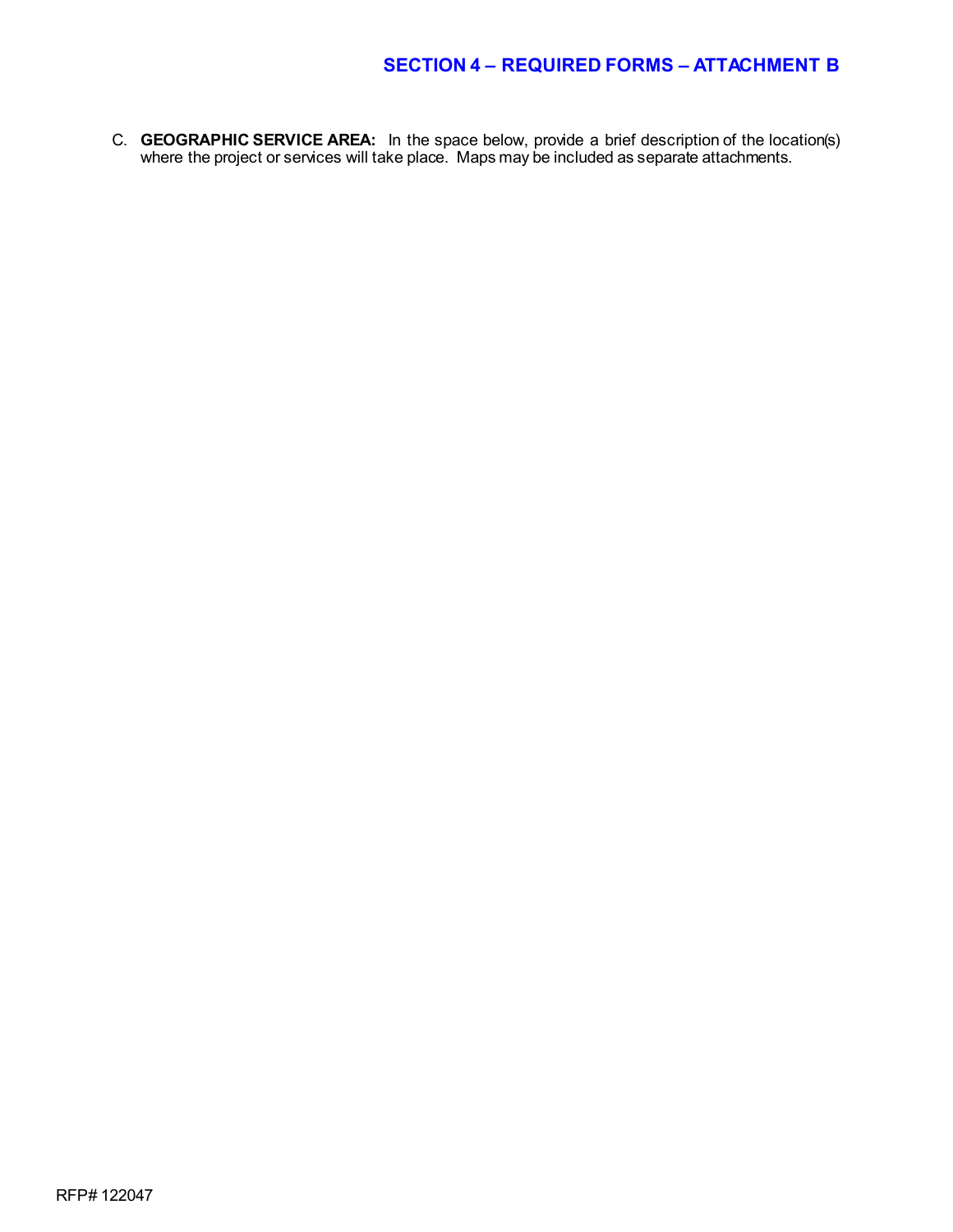#### **PROJECT APPROACH**

D. **PROJECT DESCRIPTION:** In the space below, provide a description of the work that will be undertaken and describe how it will address the identified problem. Include information on any partnerships that have been or will be formed in order to ensure the success of the project. Please include information regarding the referral/application process, eligibility criteria, capacity, and waiting list process.

E. **HOUSING QUALITIY STANDARDS (HQS) INSPECTIONS:** In the space below, provide a description of who, when, and how the required Housing Quality Standards (HQS) inspections will be conducted. Provide information on the background and training of the individual(s) who will conduct the inspections. If this individual is yet to be selected, identify the criteria and process that will be used for selection.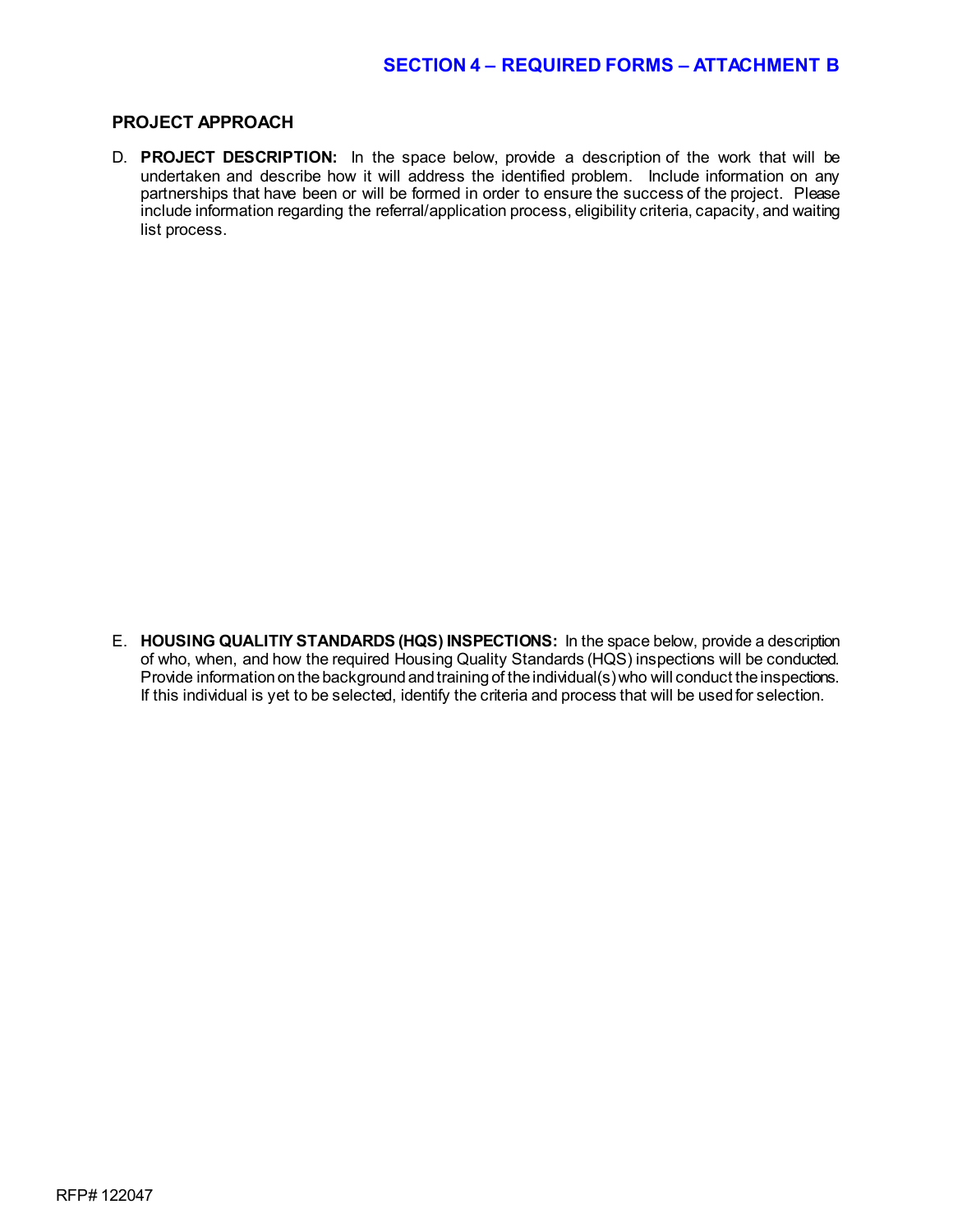F. **WORK PLAN WITH TIMELINE AND MILESTONES:** In the space below, provide a work plan for how the project will be organized, implemented, and administered. Include a timeline and accomplishments from initiation through project completion. This should assume that contracts will be awarded in the second quarter of 2022 (April 1 – June 30, 2022). Add in extra quarters as needed.

| ON OR BEFORE | <b>ACCOMPLISHMENTS</b> |
|--------------|------------------------|
|              |                        |
|              |                        |
|              |                        |
|              |                        |
|              |                        |
|              |                        |
|              |                        |
|              |                        |
|              |                        |
|              |                        |
|              |                        |

#### **"Shovel-Ready" Projects:**

A project is considered "shovel-ready" if the organization can begin expending funds within three months of receiving their award, and complete the project within one year of the date of the contract. We anticipate contracts for shovel-ready projects to be executed in the fourth quarter of 2022. Please describe if and how your project is a "Shovel-Ready" Project.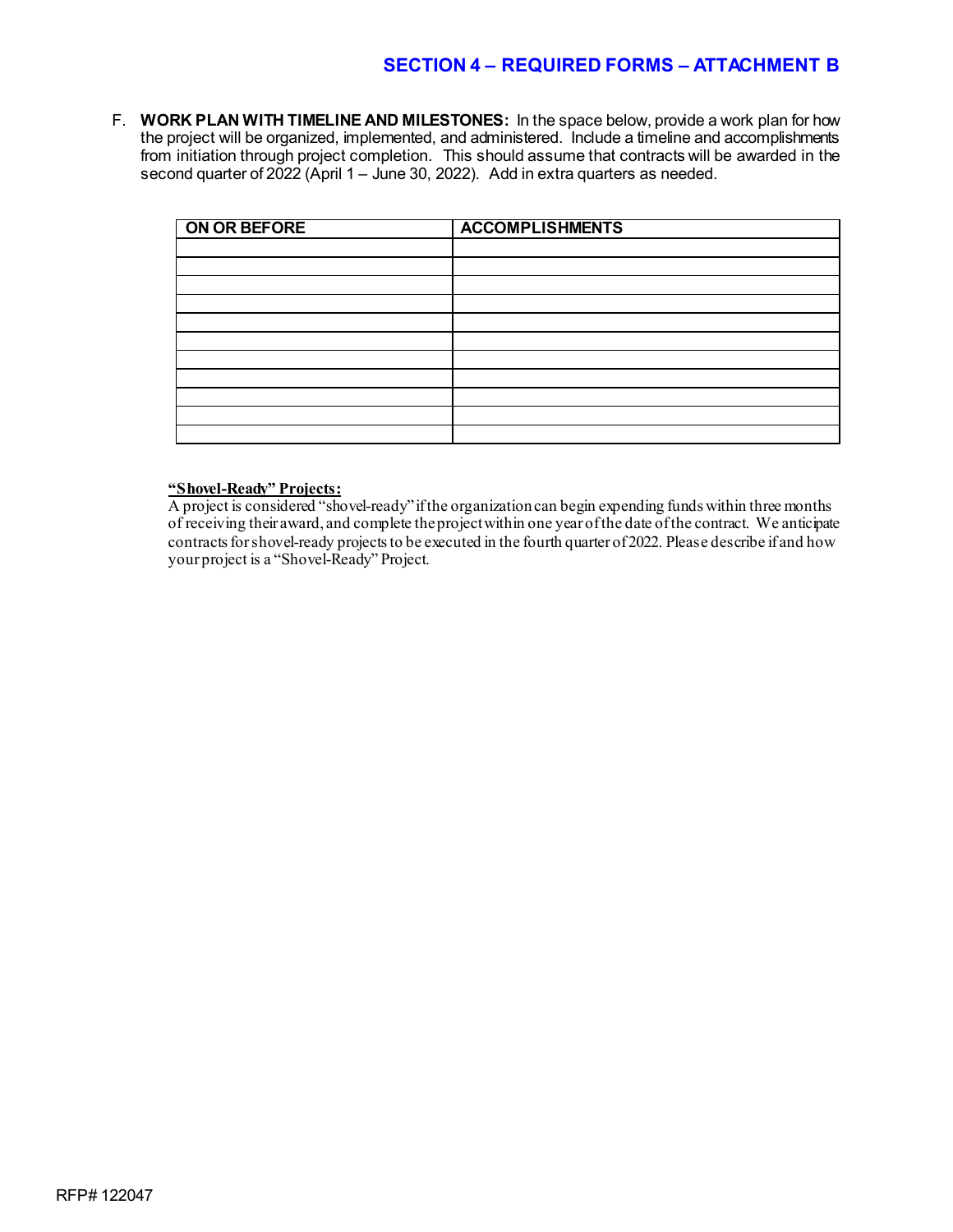G. **OUTREACH AND MARKETING INITIATIVES:** In the space below, provide a description of the outreach and marketing initiatives that will be undertaken to inform potential participants of the project, eligibility criteria, and method(s) by which they may participate.

H. **OUTCOMES/PROPOSED ACCOMPLISHMENTS:** Provide information regarding the unduplicated number of households to be served with these funds in 2023.

Number of households to be served.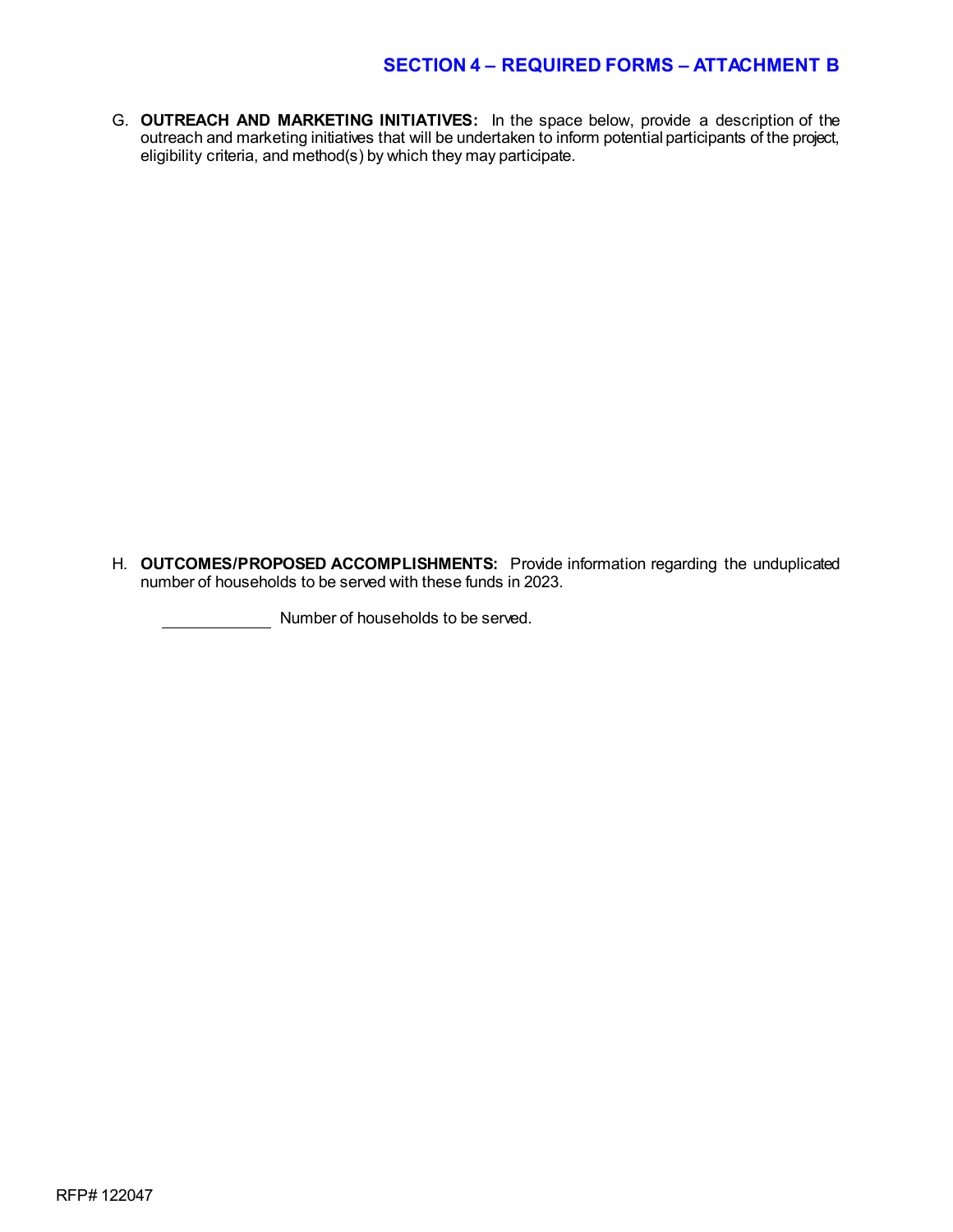- I. **OTHER NARRATIVE REGARDING OUTCOMES/PROPOSED ACCOMPLISHMENTS:** In the space that follows, please answer the following questions:
	- 1. Provide a description of the outcomes or expected benefits of this project for the population to be served.
	- 2. Is this a new or an existing program?
	- 3. Describe the risks to undertaking this project and your plans to address them.
	- 4. Will this project involve the displacement of families, households, partnerships, businesses, etc. from their homes or businesses? If yes, describe the notices and assistance your organization expects to provide and the amount of funds allocated to do so.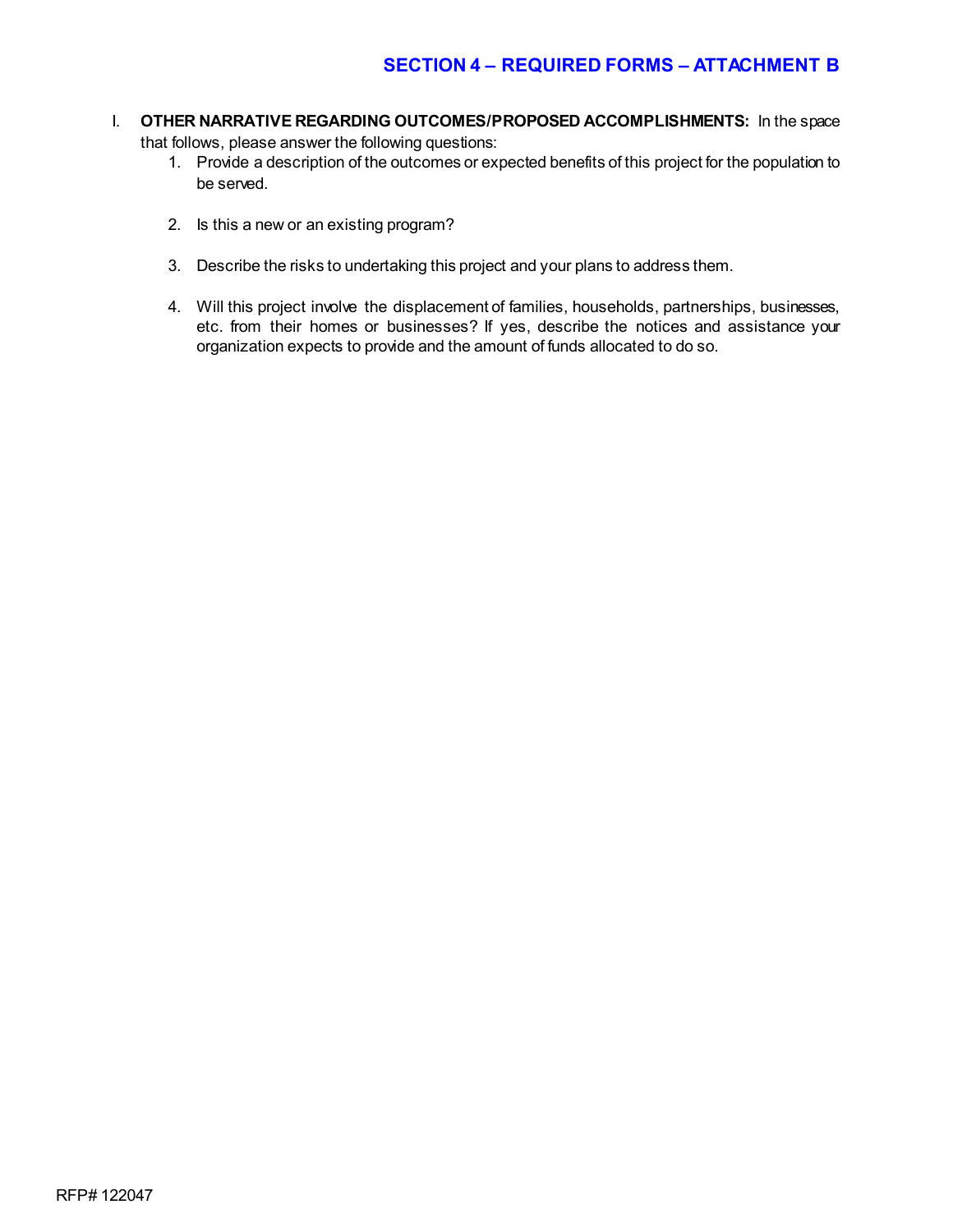#### EXPERIENCE AND QUALIFICATIONS

J. **REHAB EXPERIENCE AND QUALIFICATIONS:** Describe the experience and qualifications of your organization related to doing rehabilitation work.

K. **INCOME DOCUMENTATION:** Describe the experience and qualifications of your organization related to performing income documentation for program eligibility.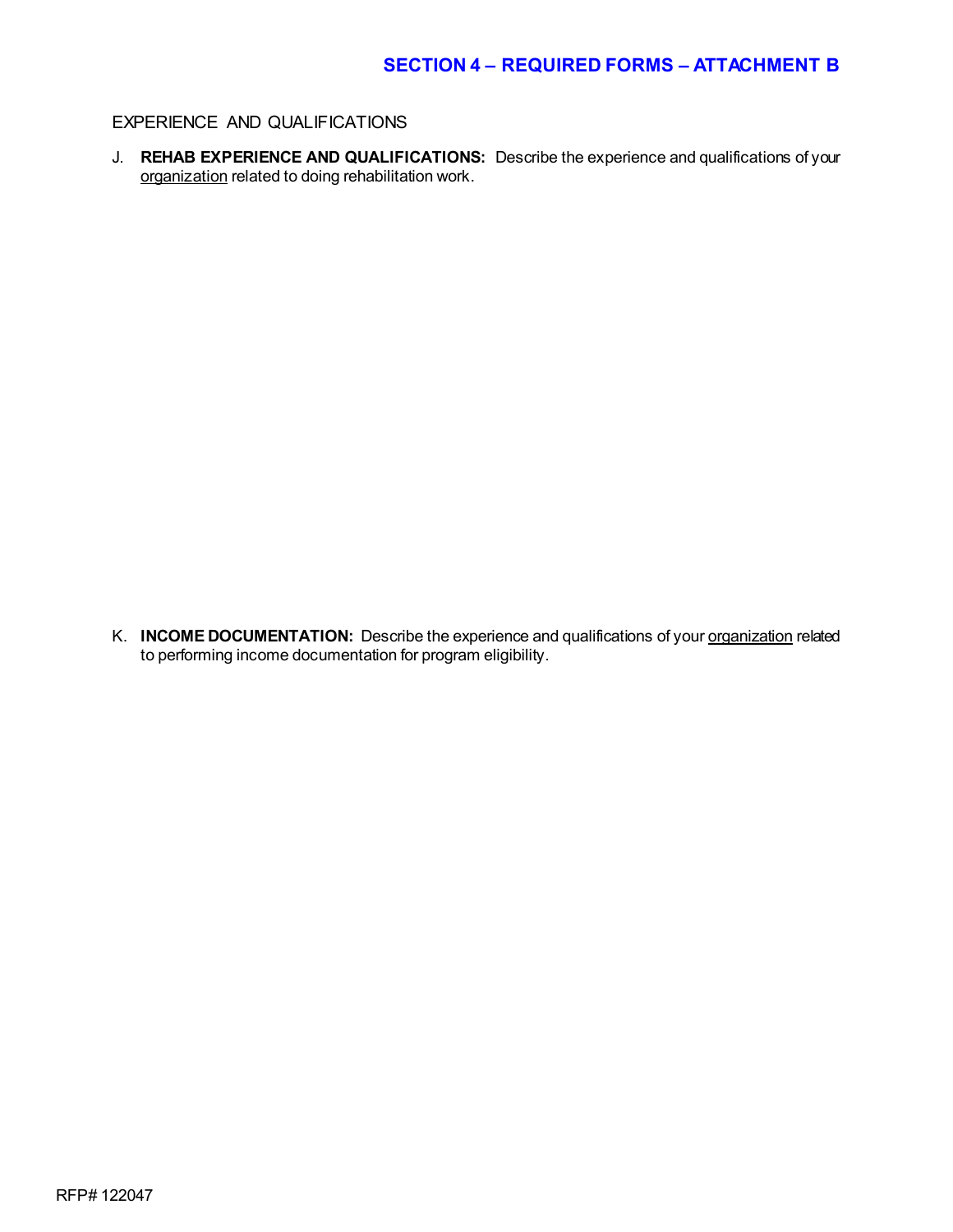L. **SERVICE IMPROVEMENT:** Describe any recent initiatives or best practices, programmatically or administratively, that have improved your organization's ability to deliver services.

M. **STAFF EXPERIENCE AND QUALIFICATIONS:** Describe the experience and qualifications of key staff to be assigned to the project. Touch on experience with both income certification and management/oversight of rehabilitation projects. Be sure to **attach resumes** for key staff to the application.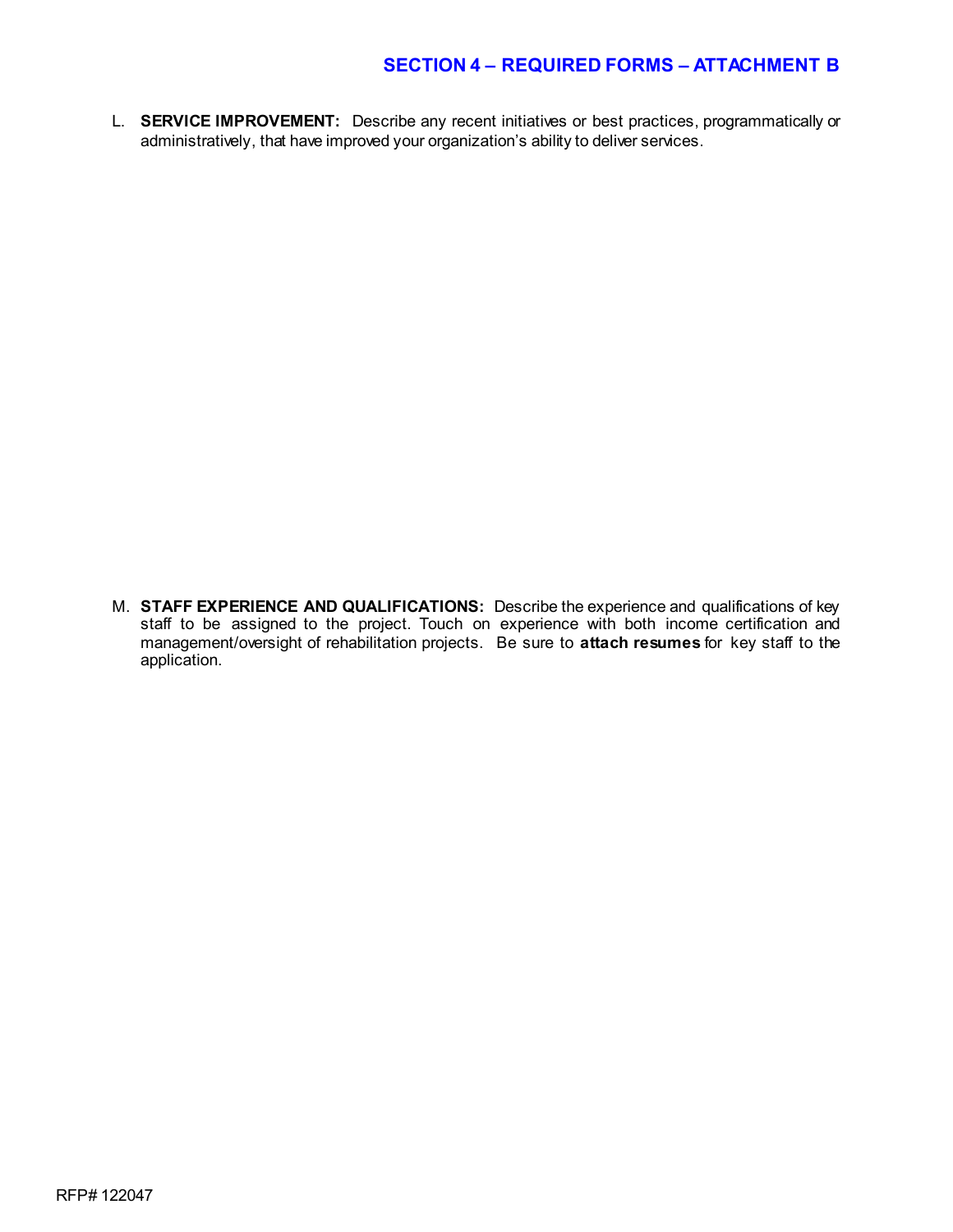#### **N. PERSONNEL SCHEDULE**

Please complete the Personnel Schedule for all staff who will be assigned to this project.

- Column 1) each individual staff position by title.
- Columns 2) indicate the full time equivalent (FTE) of each position in the noted year.
- Column 3) indicate the estimated total salary for that staff position for noted year.
- Column 4) indicate the estimated number of hours that this staff person will work on this project.
- Column 5), for each staff person whose time will be charged to this project, please indicate the amount of funds being requested for this individual through the CDBG Program. Do not include payroll taxes or benefits in this table.

|                   |               | 2023 ESTIMATED            | <b>CDBG-FUNDED</b>                                                        |                                                                           |  |
|-------------------|---------------|---------------------------|---------------------------------------------------------------------------|---------------------------------------------------------------------------|--|
| 1) POSITION TITLE | <b>2) FTE</b> | 3) TOTAL<br><b>SALARY</b> | 4<br><b>ESTIMATED</b><br><b>HOURS ON</b><br><b>THIS</b><br><b>PROJECT</b> | 5) CDBG -<br><b>FUNDED</b><br><b>AMOUNT</b><br><b>OF</b><br><b>SALARY</b> |  |
|                   |               |                           |                                                                           |                                                                           |  |
|                   |               |                           |                                                                           |                                                                           |  |
|                   |               |                           |                                                                           |                                                                           |  |
|                   |               |                           |                                                                           |                                                                           |  |
|                   |               |                           |                                                                           |                                                                           |  |
|                   |               |                           |                                                                           |                                                                           |  |
|                   |               |                           |                                                                           |                                                                           |  |
|                   |               |                           |                                                                           |                                                                           |  |
|                   |               |                           |                                                                           |                                                                           |  |

O. LIST PERCENT OF STAFF TURNOVER **6. 2008** Divide the number of resignations or terminations in calendar year 2021 by the total number of budgeted positions. Do not include seasonal positions. Explain if you had 20% or more turnover in a certain staff position/category. Discuss any other noteworthy staff retention issues, or policies to reduce staff turnover.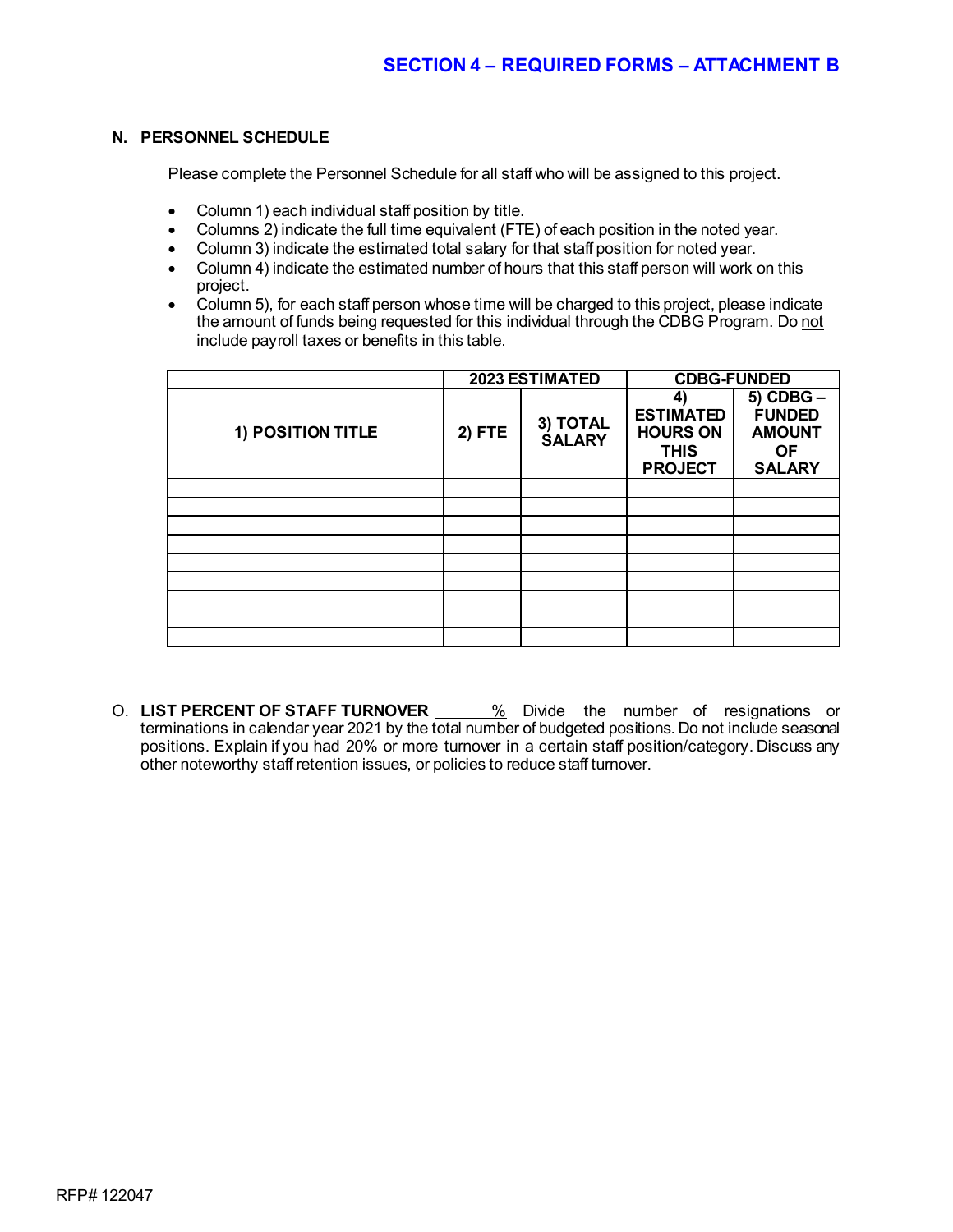P. **AGENCY/ORGANIZATION GOVERNING BODY:** How many Board meetings has your governing body or Board of Directors scheduled for 2022?

Please list your current Board of Directors or your organization's governing body. Include names, addresses, primary occupation and board office held. If you have more members, please copy this page.

| <b>Board</b><br><b>President's</b><br><b>Name</b> |                     |                   | <b>Board Vice-</b><br><b>President's</b><br><b>Name</b> |                     |                    | <b>Name</b>           |                      |                   |
|---------------------------------------------------|---------------------|-------------------|---------------------------------------------------------|---------------------|--------------------|-----------------------|----------------------|-------------------|
| Home<br><b>Address</b>                            |                     |                   | Home<br><b>Address</b>                                  |                     |                    | <b>Home Address</b>   |                      |                   |
| <b>Occupation</b>                                 |                     |                   | Occupation                                              |                     |                    | Occupation            |                      |                   |
| <b>Representing</b>                               |                     |                   | <b>Representing</b>                                     |                     |                    | <b>Representing</b>   |                      |                   |
| Term of<br><b>Office</b>                          | From:<br>(MM/DD/YY) | To:<br>(MM/DD/YY) | Term of<br><b>Office</b>                                | From:<br>(MM/DD/YY) | To:<br>((MM/DD/YY) | <b>Term of Office</b> | From:<br>((MM/DD/YY) | To:<br>(MM/DD/YY) |
| <b>Board</b><br>Secretary's<br><b>Name</b>        |                     |                   | <b>Board</b><br>Treasurer's<br><b>Name</b>              |                     |                    | <b>Name</b>           |                      |                   |
| Home<br><b>Address</b>                            |                     |                   | Home<br><b>Address</b>                                  |                     |                    | <b>Home Address</b>   |                      |                   |
| <b>Occupation</b>                                 |                     |                   | Occupation                                              |                     |                    | Occupation            |                      |                   |
| <b>Representing</b>                               |                     |                   | <b>Representing</b>                                     |                     |                    | <b>Representing</b>   |                      |                   |
| Term of<br><b>Office</b>                          | From:<br>(MM/DD/YY) | To:<br>(MM/DD/YY) | Term of<br><b>Office</b>                                | From:<br>(MM/DD/YY) | To:<br>(MM/DD/YY)  | <b>Term of Office</b> | From:<br>(MM/DD/YY)  | To:<br>(MM/DD/YY) |
| <b>Name</b>                                       |                     |                   | <b>Name</b>                                             |                     |                    | <b>Name</b>           |                      |                   |
| Home<br><b>Address</b>                            |                     |                   | Home<br><b>Address</b>                                  |                     |                    | <b>Home Address</b>   |                      |                   |
| <b>Occupation</b>                                 |                     |                   | <b>Occupation</b>                                       |                     |                    | Occupation            |                      |                   |
| <b>Representing</b>                               |                     |                   | <b>Representing</b>                                     |                     |                    | <b>Representing</b>   |                      |                   |
| Term of<br><b>Office</b>                          | From:<br>(MM/DD/YY) | To:<br>(MM/DD/YY) | Term of<br><b>Office</b>                                | From:<br>(MM/DD/YY) | To:<br>(MM/DD/YY)  | <b>Term of Office</b> | From:<br>(MM/DD/YY)  | To:<br>(MM/DD/YY) |
| <b>Name</b>                                       |                     |                   | <b>Name</b>                                             |                     |                    | <b>Name</b>           |                      |                   |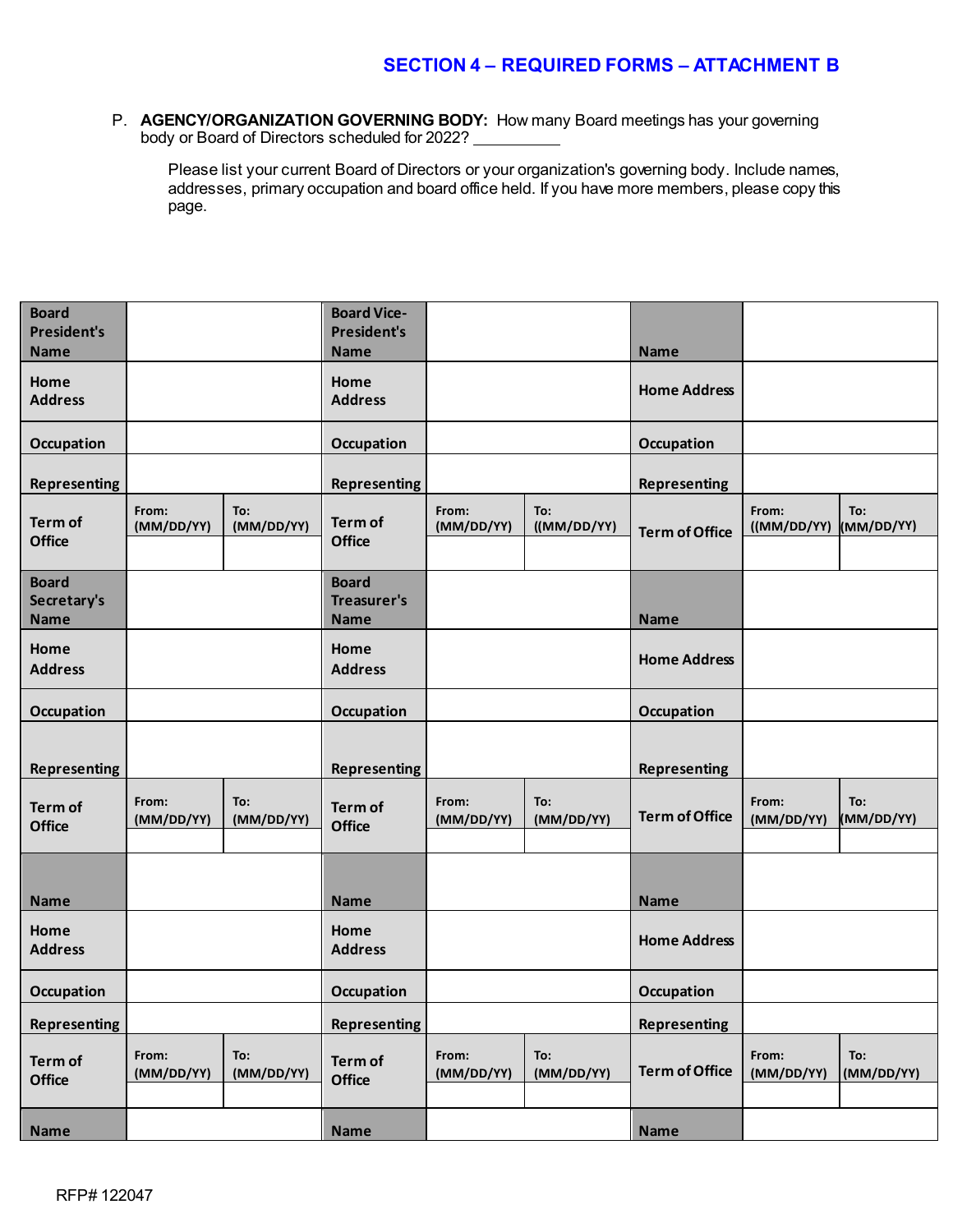| Home<br><b>Address</b>   |                     |                   | Home<br><b>Address</b>   |                     |                   | <b>Home Address</b>   |                     |                   |  |
|--------------------------|---------------------|-------------------|--------------------------|---------------------|-------------------|-----------------------|---------------------|-------------------|--|
| Occupation               |                     |                   | Occupation               |                     |                   | <b>Occupation</b>     |                     |                   |  |
| <b>Representing</b>      |                     |                   | <b>Representing</b>      |                     |                   | <b>Representing</b>   |                     |                   |  |
| Term of<br><b>Office</b> | From:<br>(MM/DD/YY) | To:<br>(MM/DD/YY) | Term of<br><b>Office</b> | From:<br>(MM/DD/YY) | To:<br>(MM/DD/YY) | <b>Term of Office</b> | From:<br>(MM/DD/YY) | To:<br>(MM/DD/YY) |  |
|                          |                     |                   |                          |                     |                   |                       |                     |                   |  |
| <b>Name</b>              |                     |                   | <b>Name</b>              |                     |                   | <b>Name</b>           |                     |                   |  |
| Home<br><b>Address</b>   |                     |                   | Home<br><b>Address</b>   |                     |                   | <b>Home Address</b>   |                     |                   |  |
| <b>Occupation</b>        |                     |                   | <b>Occupation</b>        |                     |                   | <b>Occupation</b>     |                     |                   |  |
| <b>Representing</b>      |                     |                   | Representing             |                     |                   | <b>Representing</b>   |                     |                   |  |
| Term of<br><b>Office</b> | From:<br>(MM/DD/YY) | To:<br>(MM/DD/YY) | Term of<br><b>Office</b> | From:<br>(MM/DD/YY) | To:<br>(MM/DD/YY) | <b>Term of Office</b> | From:<br>(MM/DD/YY) | To:<br>(MM/DD/YY) |  |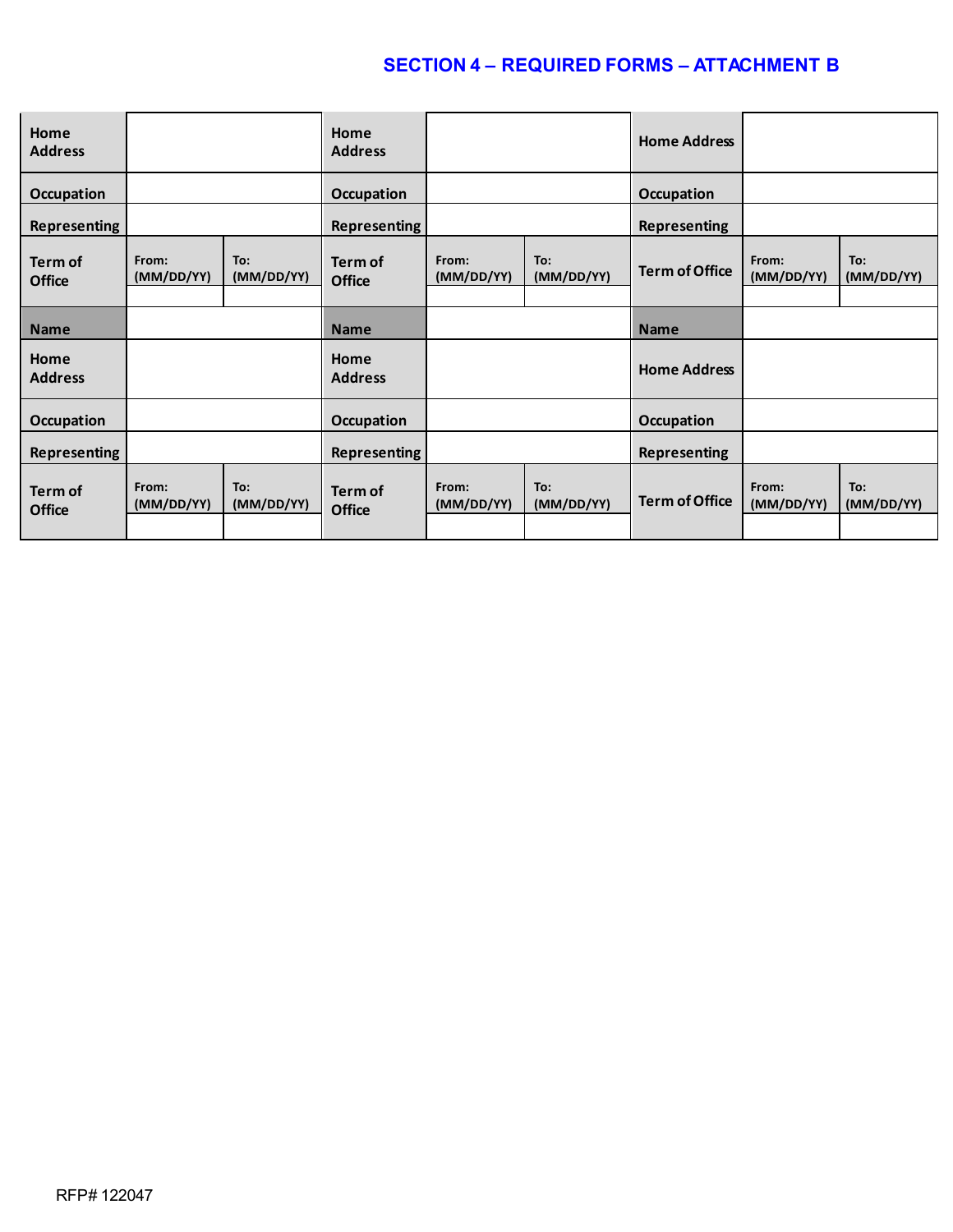Q. **STAFF/BOARD/VOLUNTEERS DESCRIPTORS:** For your organization's **2022** staff, board and volunteers, indicate by number and percentage the following characteristics.

| <b>DESCRIPTOR</b>                          |        | <b>STAFF</b> |        | <b>BOARD</b> | <b>VOLUNTEER</b> |         |  |
|--------------------------------------------|--------|--------------|--------|--------------|------------------|---------|--|
|                                            | Number | Percent      | Number | Percent      | Number           | Percent |  |
| <b>TOTAL</b>                               |        | 100%         |        | 100%         |                  | 100%    |  |
| <b>GENDER IDENTITY</b>                     |        |              |        |              |                  |         |  |
| GENDER:                                    |        |              |        |              |                  |         |  |
| <b>GENDER:</b>                             |        |              |        |              |                  |         |  |
| <b>GENDER:</b>                             |        |              |        |              |                  |         |  |
| GENDER:                                    |        |              |        |              |                  |         |  |
| <b>AGE</b>                                 |        |              |        |              |                  |         |  |
| LESS THAN 18 YRS                           |        |              |        |              |                  |         |  |
| 18 - 59 YRS                                |        |              |        |              |                  |         |  |
| 60 AND OLDER                               |        |              |        |              |                  |         |  |
| <b>RACE</b>                                |        |              |        |              |                  |         |  |
| <b>WHITE</b>                               |        |              |        |              |                  |         |  |
| <b>BLACK</b>                               |        |              |        |              |                  |         |  |
| <b>HISPANIC</b>                            |        |              |        |              |                  |         |  |
| NATIVE AMERICAN                            |        |              |        |              |                  |         |  |
| ASIAN / PACIFIC<br><b>ISLANDER</b>         |        |              |        |              |                  |         |  |
| MULTI-RACIAL                               |        |              |        |              |                  |         |  |
| <b>ETHNICITY</b>                           |        |              |        |              |                  |         |  |
| <b>HISPANIC</b>                            |        |              |        |              |                  |         |  |
| NON-HISPANIC                               |        |              |        |              |                  |         |  |
| <b>PERSONS WITH</b><br><b>DISABILITIES</b> |        |              |        |              |                  |         |  |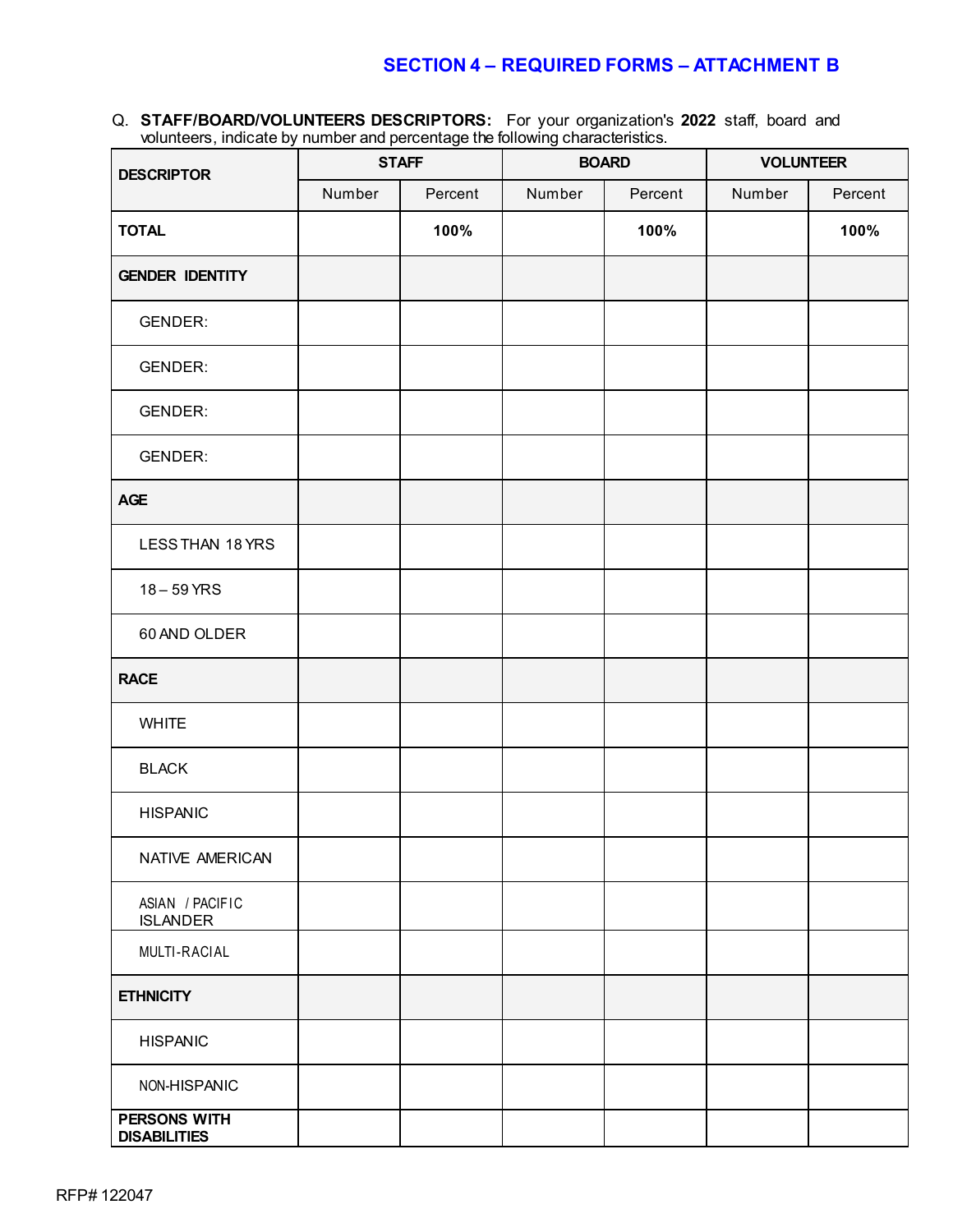R. **COMMITMENT TO QUALITY:** Describe actions taken by staff and the governing board to ensure 1) the stability and financial solvency of the organization and 2) the quality of the services provided under this project.

S. **APPEALS PROCESS.** Describe the appeals process that will be followed when persons have a complaint or dispute about the major home rehabilitation program operated by your organization.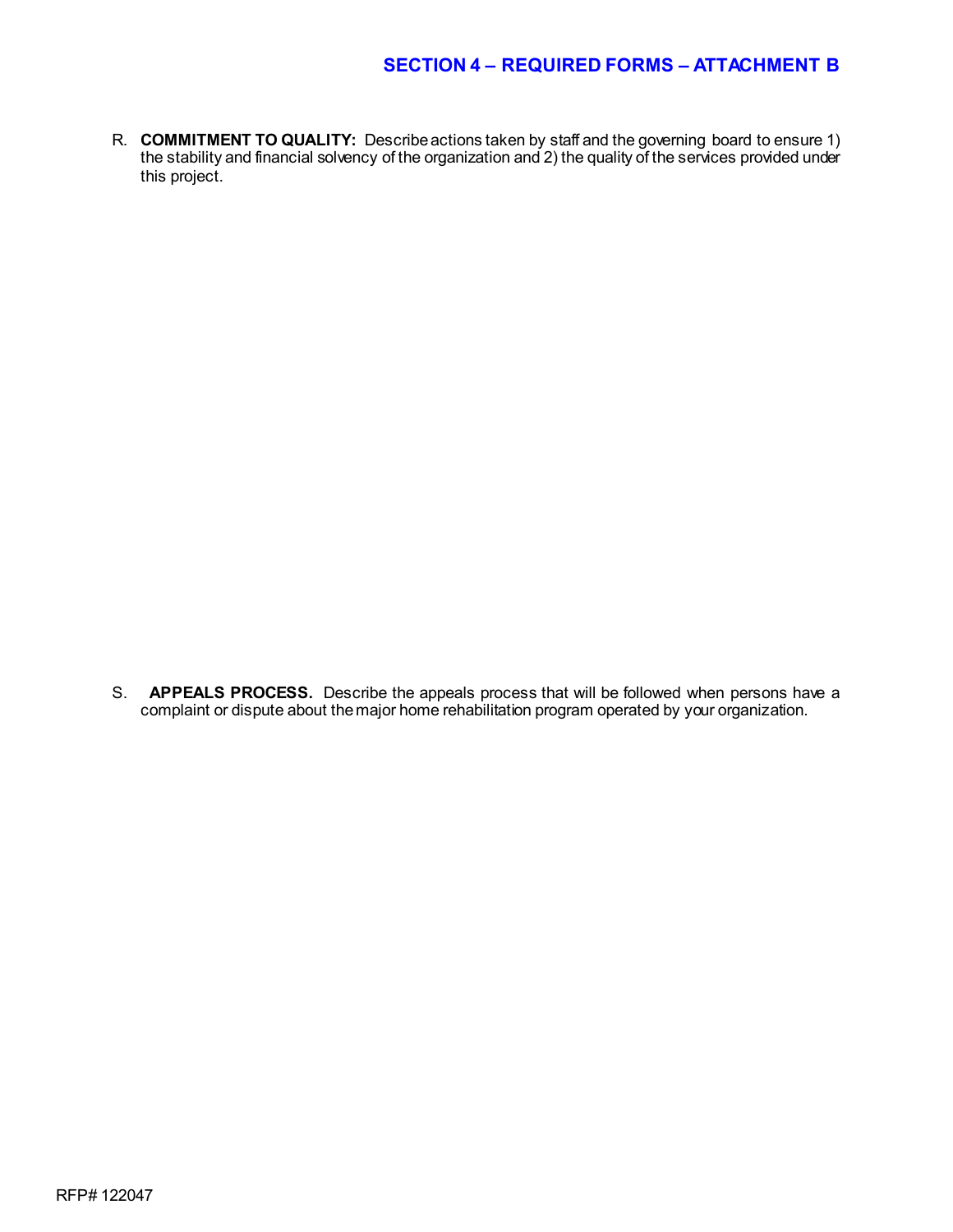#### **T. FINANCIAL INFORMATION**

U. **ORGANIZATION BUDGET.** *2022 and 2023 Proposed Budget.* **Identify the 2022 and proposed 2023 budget for your** *entire* **organization by source and use of revenue.** (You may change row headings to make them applicable to your organization.) .

| <b>ACCOUNT CATEGORY</b>  | 2022<br><b>REVENUE</b><br><b>SOURCE</b> | <b>PERSONNEL OPERATING</b> | <b>SPACE</b> | <b>SPECIAL</b><br><b>COSTS</b> |  |
|--------------------------|-----------------------------------------|----------------------------|--------------|--------------------------------|--|
| <b>Source</b>            | <b>TOTAL</b>                            |                            |              |                                |  |
| DANE CO HUMAN SERV       |                                         |                            |              |                                |  |
| DANE CO CDBG             |                                         |                            |              |                                |  |
| <b>MADISON COMM SERV</b> |                                         |                            |              |                                |  |
| <b>MADISON CDBG</b>      |                                         |                            |              |                                |  |
| UNITED WAY ALLOC         |                                         |                            |              |                                |  |
| UNITED WAY DESIG         |                                         |                            |              |                                |  |
| OTHER GOVT               |                                         |                            |              |                                |  |
| <b>FUND RAISING</b>      |                                         |                            |              |                                |  |
| USER FEES                |                                         |                            |              |                                |  |
| <b>OTHER</b>             |                                         |                            |              |                                |  |
| <b>TOTAL</b>             |                                         |                            |              |                                |  |

| <b>ACCOUNT CATEGORY</b><br><b>Source</b> | 2023<br><b>REVENUE</b><br><b>SOURCE</b><br><b>TOTAL</b> | <b>PERSONNEL OPERATING</b> | <b>SPACE</b> | <b>SPECIAL</b><br><b>COSTS</b> |
|------------------------------------------|---------------------------------------------------------|----------------------------|--------------|--------------------------------|
| DANE CO HUMAN SERV                       |                                                         |                            |              |                                |
| DANE CO CDBG                             |                                                         |                            |              |                                |
| <b>MADISON COMM SERV</b>                 |                                                         |                            |              |                                |
| <b>MADISON CDBG</b>                      |                                                         |                            |              |                                |
| UNITED WAY ALLOC                         |                                                         |                            |              |                                |
| UNITED WAY DESIG                         |                                                         |                            |              |                                |
| OTHER GOVT                               |                                                         |                            |              |                                |
| <b>FUND RAISING</b>                      |                                                         |                            |              |                                |
| USER FEES                                |                                                         |                            |              |                                |
| <b>OTHER</b>                             |                                                         |                            |              |                                |
| <b>TOTAL</b>                             |                                                         |                            |              |                                |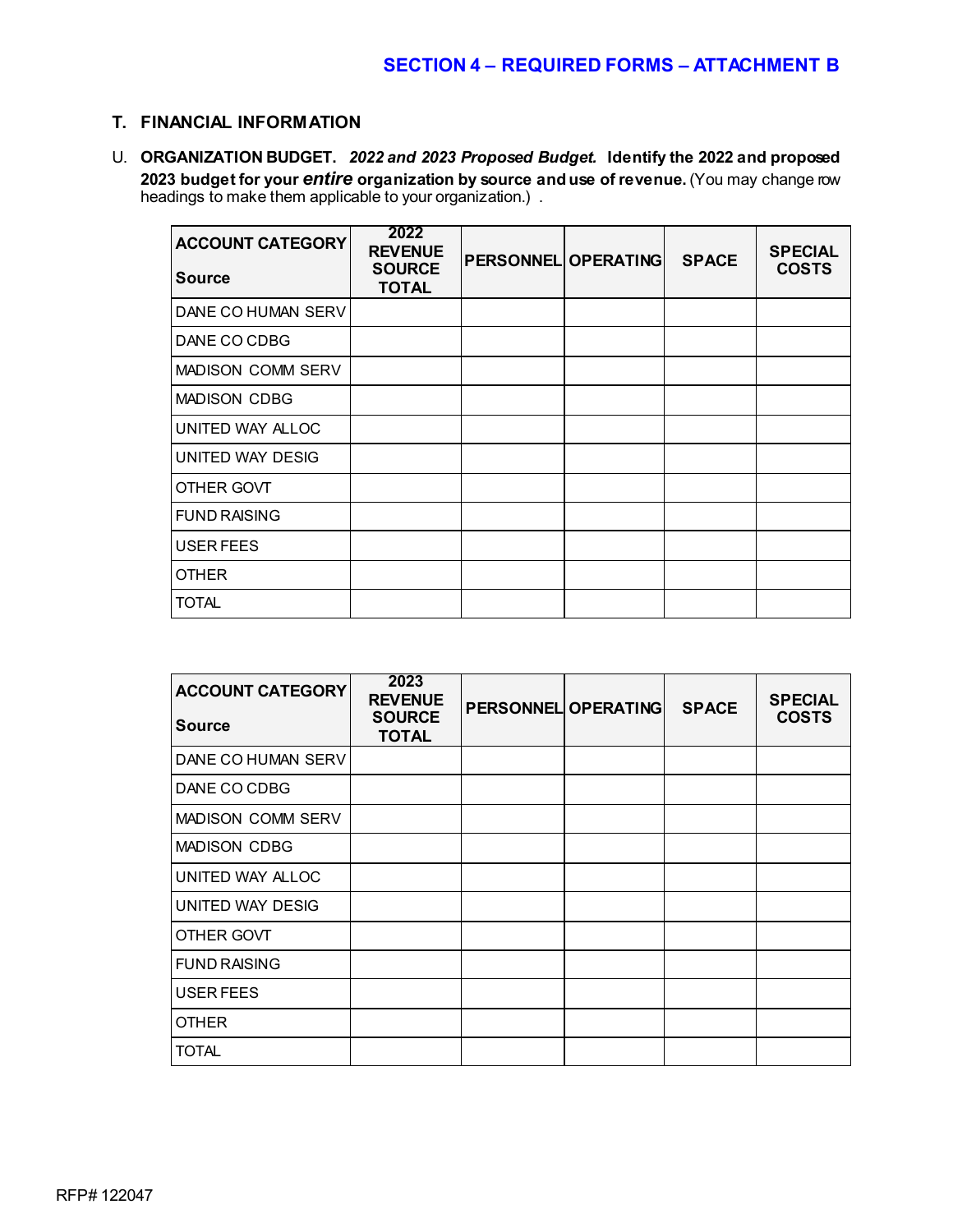V. **2023 COST EXPLANATION** *(Complete only if significant financial changes are anticipated between 2022 and 2023)* Explain specifically, by revenue source and/or account category, any noteworthy change in the 2023 request. For example, unusual cost increase, program expansion, Living Wage requirements, or loss of revenue.

W. **OTHER SOURCES OF FUNDS LEVERAGED:** Describe the sources and amounts of any funds that will be contributed by your organization and through other funding sources for this project in the space below. If the funding request is for an existing program, at what point will the program become selfsupporting? If never, what are other sources of funding? What additional money can be leveraged?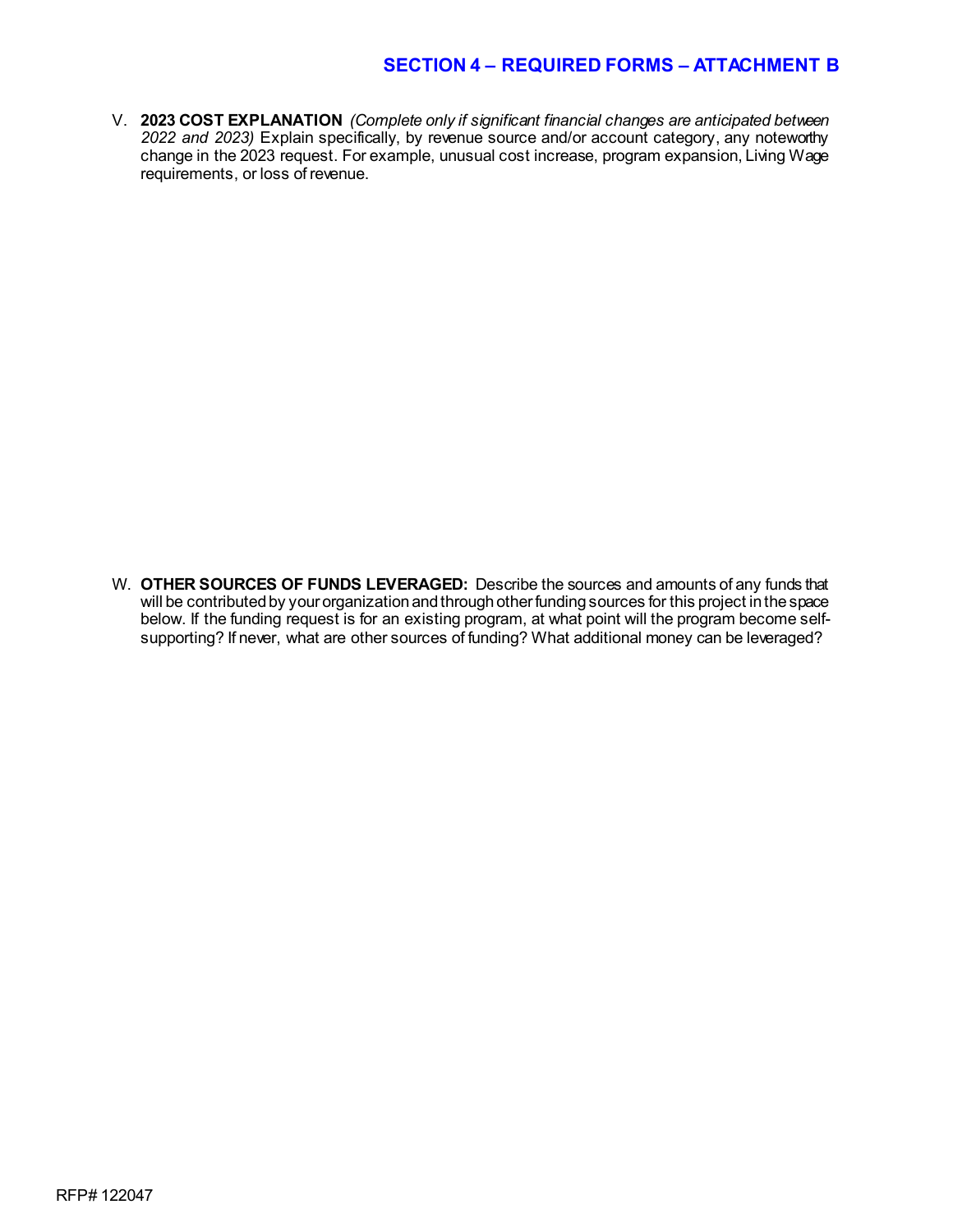X. **FUNDS NEEDED:** In the space below, please describe why CDBG funds are needed to ensure the viability of this project. Also describe how funds are being used to address greatest need and how that determination was made. Can all funds awarded in 2023 be reasonably expected to be expended? If this is a multi-year project, what amount of funds will be spent in each year?

#### **Y. DETAILED PROJECT BUDGET**

Following the description of allowable costs that may be charged to the CDBG Program is the Project Budget. Items not detailed on the list of allowable costs may not be charged. Complete the budget identifying the amount and source of all funds and their uses.

- **Column 1** TOTAL PROJECT BUDGET. This is the total amount budgeted for this project.
- **Column 2** CDBG FUNDED. This is the County CDBG funded portion of the total project budget.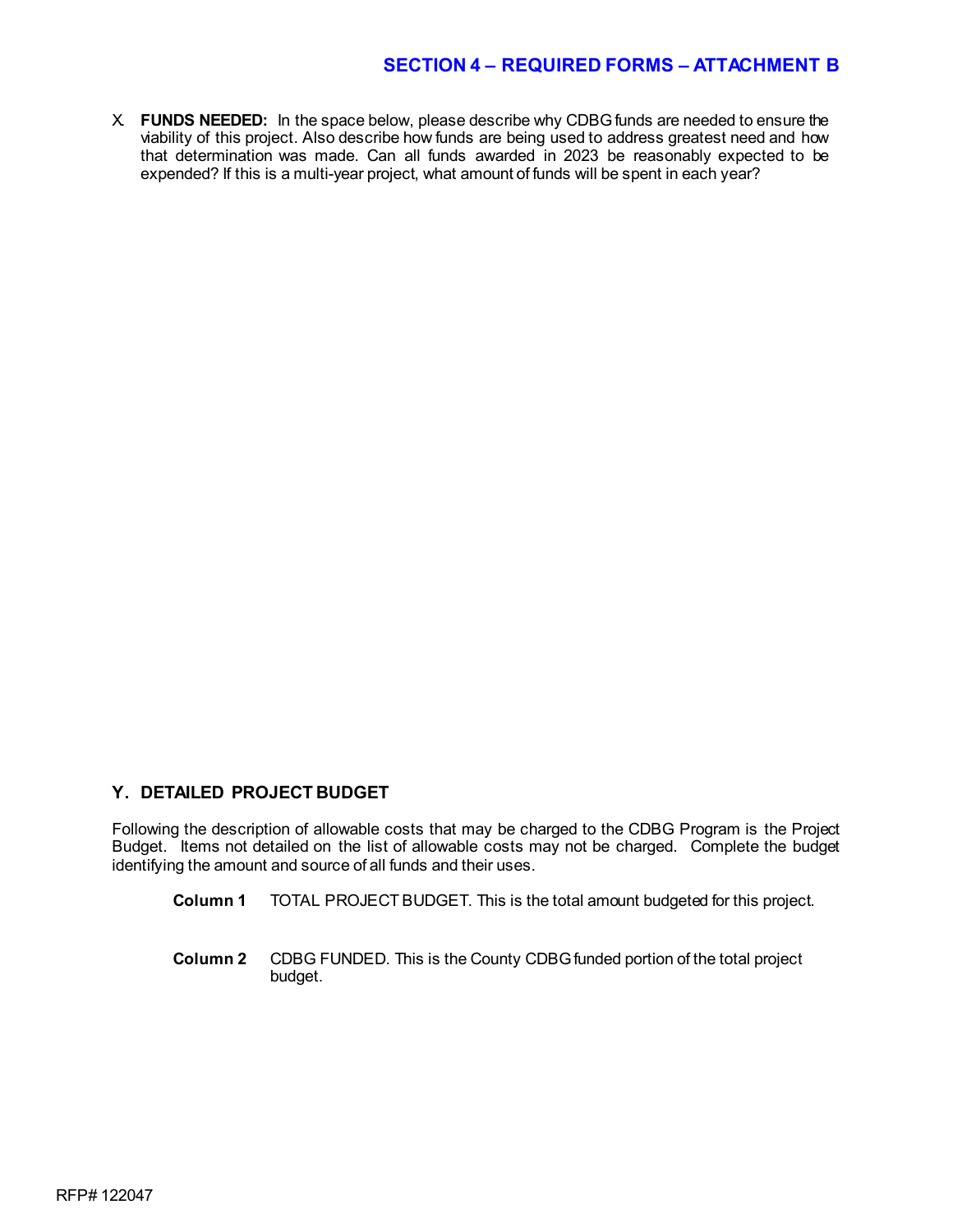# **CDBG Allowable Activity Costs**

| <b>Item</b>                                                                                                                                                                                                                                                                                                                                                                                                                                                                                                                                                                                                                                                      | <b>Activity</b><br><b>Related</b><br>Costs |
|------------------------------------------------------------------------------------------------------------------------------------------------------------------------------------------------------------------------------------------------------------------------------------------------------------------------------------------------------------------------------------------------------------------------------------------------------------------------------------------------------------------------------------------------------------------------------------------------------------------------------------------------------------------|--------------------------------------------|
| <b>Activity Hard Costs</b><br>a.                                                                                                                                                                                                                                                                                                                                                                                                                                                                                                                                                                                                                                 |                                            |
| These are detailed in the program standards and defined under<br>1.<br>24 CFR 570.201, 202, 203, and 204. Depending on the activity<br>this may include: acquisition; disposition; clearance and<br>remediation activities; acquisition, construction, reconstruction,<br>rehabilitation, or installation of public facilities and<br>improvements; public services; homeownership assistance;<br>economic development, etc.                                                                                                                                                                                                                                     | X                                          |
| <b>Activity Personnel Costs</b><br>b.                                                                                                                                                                                                                                                                                                                                                                                                                                                                                                                                                                                                                            |                                            |
| $\overline{2}$ .<br>Staff and overhead costs DIRECTLY related to carrying out the<br>activity specified in 24 CFR 570.201-204, such as providing<br>direct services to consumers, work specifications preparation,<br>loan processing inspections, and other services related to<br>assisting potential clients, owners, tenants, and homebuyers.<br>This may include staff time spent supervising staff who are<br>carrying out the activities specified in 24 CFR 570.201-204 when<br>that time is spent addressing a direct consumer, service, or<br>property issue. It does not include supervisory time spent on<br>such functions as employee evaluations. | X                                          |
| <b>Related Soft Costs/Operating Costs</b><br>C.                                                                                                                                                                                                                                                                                                                                                                                                                                                                                                                                                                                                                  |                                            |
| PUBLIC SERVICES ONLY: Operating and maintenance expenses<br>3.<br>associated with public service activities, interim assistance, and office<br>space for program staff employed in carrying out the CDBG program. <sup>1</sup><br>24 CFR 570.207 (b) (2)                                                                                                                                                                                                                                                                                                                                                                                                         | X                                          |
| Architectural, engineering, or related professional services<br>4.<br>required to prepare plans, drawings, specifications, or work<br>write-ups.                                                                                                                                                                                                                                                                                                                                                                                                                                                                                                                 | X                                          |
| 5.<br>Costs to process and settle the financing for a project, such a<br>private lender origination fees, credit reports, fees for title<br>evidence, fees for recordation and filing of legal documents,<br>building permits, attorneys fees, private appraisal fees, and fees<br>for an independent cost estimate, builders or developers fees.                                                                                                                                                                                                                                                                                                                | X                                          |
| 6.<br>Costs of a project audit                                                                                                                                                                                                                                                                                                                                                                                                                                                                                                                                                                                                                                   | X                                          |
| 7.<br>Costs to provide activity related information services, such as<br>affirmative marketing and fair housing information to prospective<br>homeowners and tenants                                                                                                                                                                                                                                                                                                                                                                                                                                                                                             | X                                          |
| 8.<br>Impact fees that are charged to all projects within Dane County.                                                                                                                                                                                                                                                                                                                                                                                                                                                                                                                                                                                           | X                                          |
| 9.<br><b>Environmental Reviews.</b>                                                                                                                                                                                                                                                                                                                                                                                                                                                                                                                                                                                                                              | $\overline{\mathsf{x}}$                    |
| Relocation costs for persons displaced by the project.<br>d                                                                                                                                                                                                                                                                                                                                                                                                                                                                                                                                                                                                      |                                            |
| Relocation payments - replacement housing payments, moving<br>10.<br>expenses, and payments for reasonable out-of-pocket costs<br>incurred in the relocation of persons.                                                                                                                                                                                                                                                                                                                                                                                                                                                                                         | X                                          |
| 11.<br>Other relocation assistance - staff and overhead costs directly<br>related to providing advisory and other relocation services to<br>persons displaced by the project, including timely written notices<br>to occupants, referrals to comparable and suitable replacement<br>property, property inspections, counseling, and other assistance<br>necessary to minimize hardship assistance.                                                                                                                                                                                                                                                               | X                                          |

<span id="page-19-0"></span> $1$  For example the use of CDBG funds to pay the allocable costs of operating and maintaining a facility used in providing a public service would be eligible under 570.201 (e), even if no other costs of providing such a service are assisted with such funds. 24 CFR 570.207 (b) (2).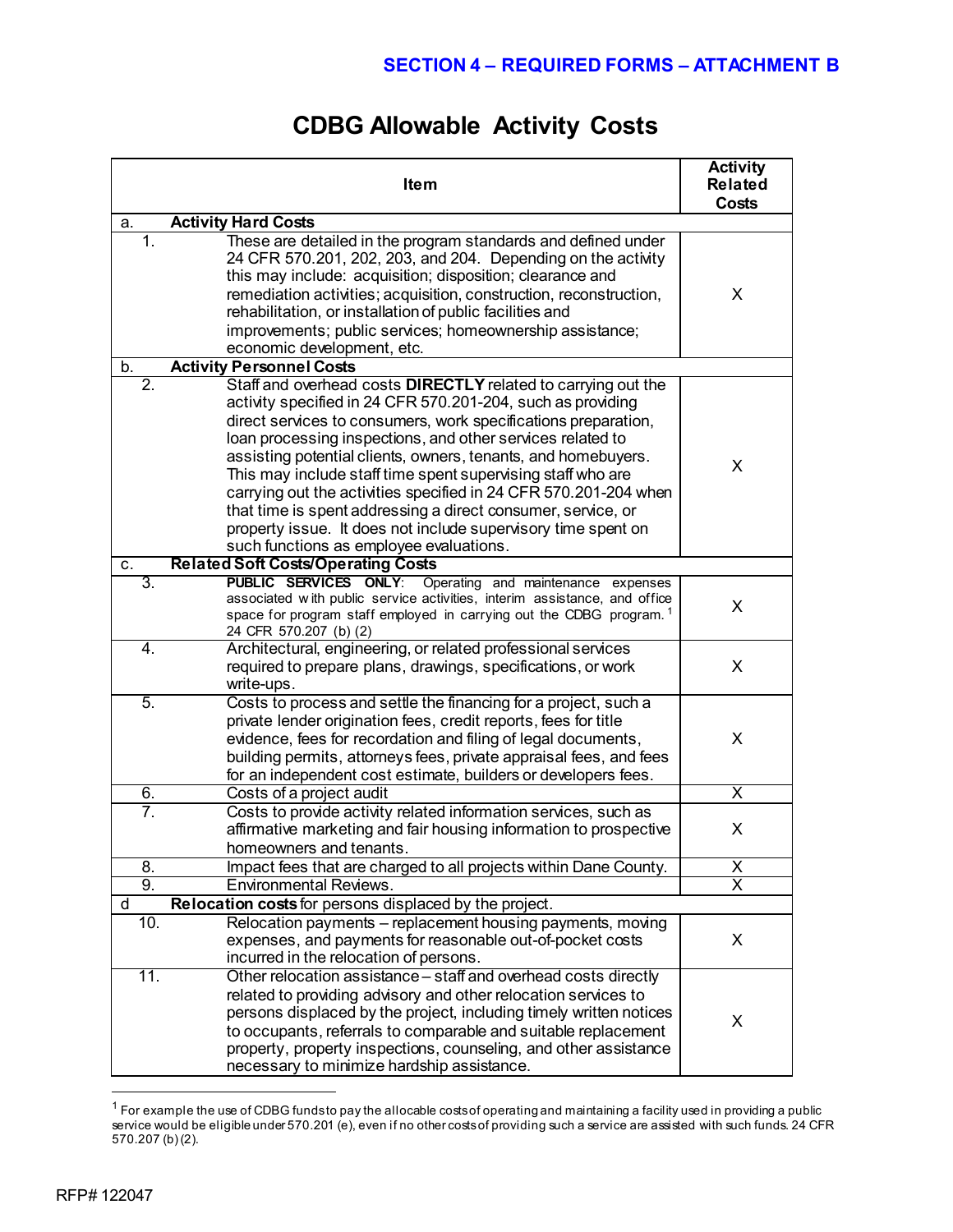# **Detailed Project Budget**

Include the amount and source(s) of all project funding.

| <b>USES</b>            | <b>TOTAL</b>                    | <b>SOURCES</b>              |        |         |         |         |         |
|------------------------|---------------------------------|-----------------------------|--------|---------|---------|---------|---------|
|                        | <b>PROJECT</b><br><b>BUDGET</b> | <b>CDBG</b><br><b>FUNDS</b> | SOURCE | SOURCE: | SOURCE: | SOURCE: | SOURCE: |
|                        |                                 |                             |        |         |         |         |         |
| <b>CONSTRUCTION:</b>   |                                 |                             |        |         |         |         |         |
| Construction           | \$0.00                          |                             |        |         |         |         |         |
| Soils/Site Preparation | \$0.00                          |                             |        |         |         |         |         |
| Construction Manag.    | \$0.00                          |                             |        |         |         |         |         |
| Landscaping, signage   | \$0.00                          |                             |        |         |         |         |         |
| Permits; print plans   | \$0.00                          |                             |        |         |         |         |         |
| Other:                 | \$0.00                          |                             |        |         |         |         |         |
| FEES:                  |                                 |                             |        |         |         |         |         |
| Appraisal              | \$0.00                          |                             |        |         |         |         |         |
| Architect              | \$0.00                          |                             |        |         |         |         |         |
| Engineering            | \$0.00                          |                             |        |         |         |         |         |
| Other:                 | \$0.00                          |                             |        |         |         |         |         |
| <b>PERSONNEL:</b>      |                                 |                             |        |         |         |         |         |
| Salaries               | \$0.00                          |                             |        |         |         |         |         |
| Taxes                  | \$0.00                          |                             |        |         |         |         |         |